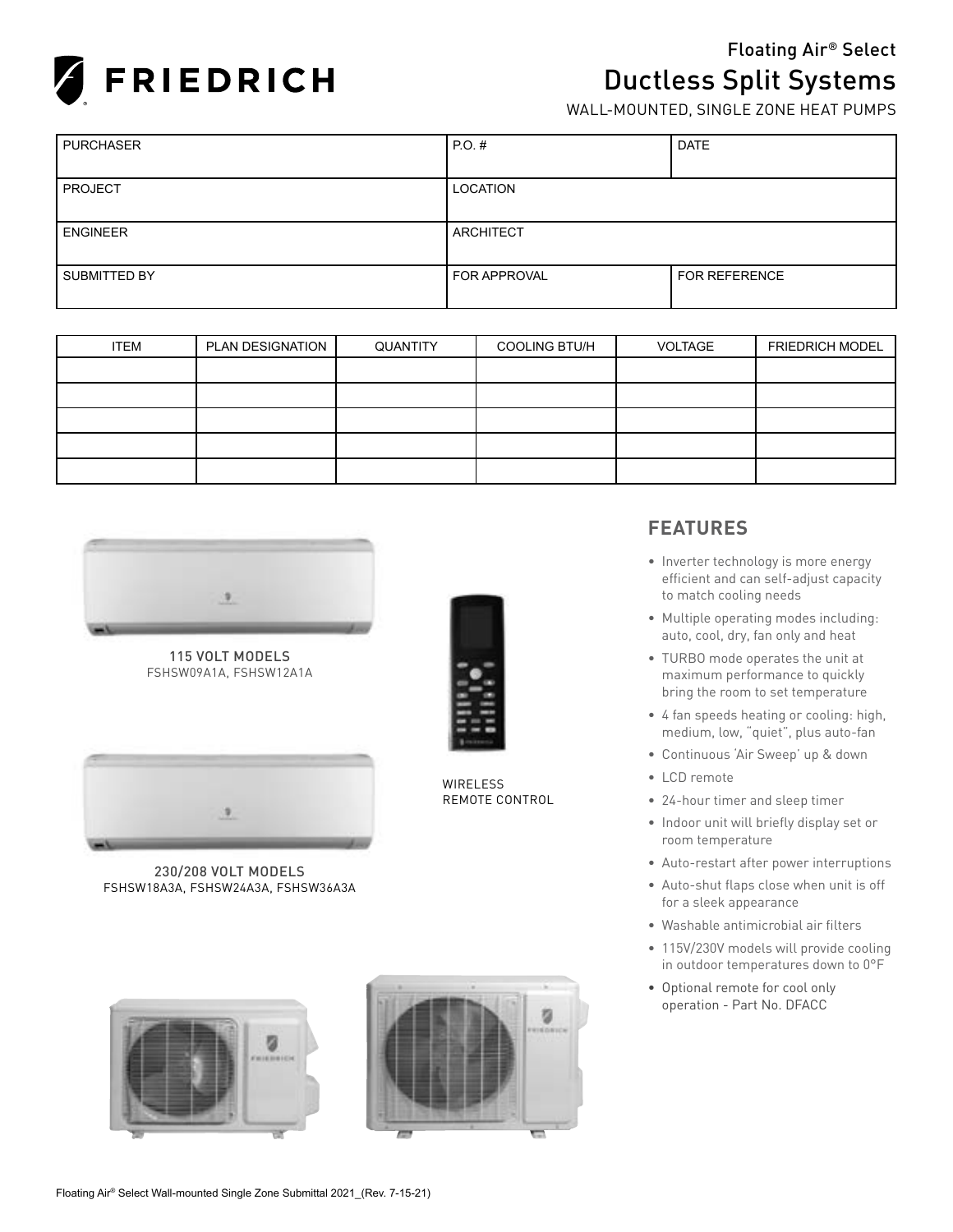# **SPECIFICATIONS**

| PERFORMANCE RATINGS                        |                         | 115 volt models                     |                                            | 230/208 volt models           |                                                |                                                              |
|--------------------------------------------|-------------------------|-------------------------------------|--------------------------------------------|-------------------------------|------------------------------------------------|--------------------------------------------------------------|
| SYSTEM MODEL NO.                           |                         | FSHW091                             | <b>FSHW121</b>                             | <b>FSHW183</b>                | FSHW243                                        | <b>FSHW363</b>                                               |
| <b>INDOOR MODEL</b>                        |                         | FSHSW09A1A                          | FSHSW12A1A                                 | FSHSW18A3A                    | FSHSW24A3A                                     | FSHSW36A3A                                                   |
| <b>OUTDOOR MODEL</b>                       |                         | FSHSR09A1A                          | FSHSR12A1A                                 | FSHSR18A3A                    | FSHSR24A3A                                     | FSHSR36A3A                                                   |
| <b>SPECIFICATIONS</b>                      |                         |                                     |                                            |                               |                                                |                                                              |
| CAPACITY COOLING (RATED)                   | Btu                     | 9000                                | 12000                                      | 18000                         | 24000                                          | 36000                                                        |
| CAPACITY COOLING MIN - MAX                 | Btu                     | 3100-9600                           | 3100-12500                                 | 3412-20472                    | 8600-24000                                     | 7404-35997                                                   |
| CAPACITY HEATING (RATED) @ 47°F            | Btu                     | 9500                                | 13000                                      | 19800                         | 24000                                          | 34600                                                        |
| CAPACITY HEATING (RATED) @ 17°F            | Btu                     | 6800                                | 7100                                       | 12800                         | 14600                                          | 20200                                                        |
| CAPACITY HEATING MIN - MAX                 | <b>Btu</b>              | 3100-12000                          | 3412-15013                                 | 3412-21837                    | 8600-26000                                     | 14979-35997                                                  |
| SENSIBLE HEAT RATIO                        |                         | 0.79                                | 0.73                                       | 0.77                          | 0.77                                           | 0.75                                                         |
| <b>HSPF</b>                                |                         | 9.0                                 | 9.0                                        | 9.0                           | 10.0                                           | 9.0                                                          |
| SEER                                       |                         | 18.0                                | 18.0                                       | 18.0                          | 18.0                                           | 18.0                                                         |
| EER                                        |                         | 10.0                                | 10.1                                       | 9.89                          | 11.0                                           | 8.2                                                          |
| MOISTURE REMOVAL                           | Pts/h                   | 1.69                                | 2.96                                       | 3.8                           | 4.23                                           | 7.4                                                          |
| AIRFLOW (HIGH/MED/LOW/QUIET)               | <b>CFM</b>              | 318/288/241/171                     | 400/318/241/194                            | 500/441/383/294               | 588/441/306/206                                | 883/765/647/559                                              |
| SOUND RATING - INDOOR (HIGH/MED/LOW/QUIET) | $dB - A$                | 43/38/34/28                         | 43/39/35/29                                | 47/44/41/35                   | 49/46/42/36                                    | 54/49/44/37                                                  |
| SOUND RATING - OUTDOOR                     | $dB - A$                | 52                                  | 53                                         | 57                            | 58                                             | 65                                                           |
| OPERATING RANGE (HEATING)                  | $\circ$ F               | $-4-75$                             | -4-75                                      | $-13-75$                      | $-13-75$                                       | $-4 - 75$                                                    |
| OPERATING RANGE (COOLING)                  | $\circ$ F               | $0 - 115$                           | $0 - 115$                                  | $0 - 115$                     | $0 - 115$                                      | $0 - 115$                                                    |
| EST. YEARLY OPERATING COST                 | $U.S.$ \$               | \$67                                | \$113                                      | \$146                         | \$198                                          | \$368                                                        |
| ELECTRICAL DATA                            |                         |                                     |                                            |                               |                                                |                                                              |
| POWER SOURCE                               | V-Hz-Phase              | $115 - 60 - 1$                      | $115 - 60 - 1$                             | 230/208-60-1                  | 230/208-60-1                                   | 230/208-60-1                                                 |
| MIN. AMPACITY                              | Α                       | 17                                  | 20                                         | 16                            | 16                                             | 24                                                           |
| <b>COOLING WATTS</b>                       | W                       | 900                                 | 1194                                       | 1820                          | 2010                                           | 4100                                                         |
| COOLING AMPS                               | Α                       | 10.87                               | 13.0                                       | 8.1                           | 17.0                                           | 10.87                                                        |
| <b>HEATING WATTS</b>                       | W                       | 870                                 | 1250                                       | 2090                          | 2130                                           | 3800                                                         |
| <b>HEATING AMPS</b>                        | А                       | 10.36                               | 13.5                                       | 8.5                           | 9.45                                           | 16.5                                                         |
| MAX. TD FUSE/BREAKER                       | А                       | 25                                  | 30                                         | 25                            | 25                                             | 40                                                           |
| <b>REFRIGERATION SYSTEM</b>                |                         |                                     |                                            |                               |                                                |                                                              |
| REFRIGERANT                                |                         | R410A                               | R410A                                      | R410A                         | R410A                                          | R410A                                                        |
| <b>COMPRESSOR TYPE</b>                     |                         | Inverter                            | Inverter                                   | Inverter                      | Inverter                                       | Inverter                                                     |
| CONNECTIONS                                |                         | Flare                               | Flare                                      | Flare                         | Flare                                          | Flare                                                        |
| LIQUID LINE 0.D.                           | in                      | 1/4"                                | 1/4"                                       | 1/4"                          | 1/4"                                           | 1/4"                                                         |
| SUCTION LINE O.D.                          | in                      | 3/8"                                | 3/8"                                       | $1/2$ "                       | 5/8"                                           | 5/8"                                                         |
| REFRIGERANT CHARGE                         | OZ.                     | 24.7                                | 31.8                                       | 45.68                         | 56.4                                           | 91.71                                                        |
| FACTORY PRECHARGE                          | $\operatorname{\sf ft}$ | 25                                  | 25                                         | 25                            | 25                                             | 25                                                           |
| MIN. / MAX. LINE LENGTH                    | ft                      | 7/66                                | 7/98                                       | 10/82                         | 10/82                                          | 15/98                                                        |
| MAX. HEIGHT DIFFERENCE                     | ft                      | 32.8                                | 49.2                                       | 65.0                          | 65.6                                           | 32.8                                                         |
| <b>DIMENSIONS &amp; WEIGHT</b>             |                         |                                     |                                            |                               |                                                |                                                              |
| <b>INDOOR UNIT</b>                         |                         |                                     |                                            |                               |                                                |                                                              |
| WxHxD                                      | in                      | $31^{1}/8 \times 10^{7}/8 \times 8$ | $31^{1}/8 \times 11^{3}/8 \times 8$        | $38 \times 11^{7}/8 \times 9$ | $42\frac{1}{2} \times 12\frac{7}{8} \times 10$ | 53 $1/8 \times 12^{7}/8 \times 10$                           |
| NET WEIGHT                                 | lbs                     | 20.9                                | 23.2                                       | 30.9                          | 37.5                                           | 42.0                                                         |
| SHIPPING WEIGHT                            | lbs                     | 25.4                                | 27.6                                       | 37.5                          | 45.2                                           | 51.8                                                         |
| OUTDOOR UNIT                               |                         |                                     |                                            |                               |                                                |                                                              |
| WxHxD                                      | in                      |                                     | $33^{1}/2 \times 21^{1}/4 \times 12^{5}/8$ |                               | 37 5/8 x 27 5/8 x 15 5/8                       | 38 <sup>5</sup> /8 x 31 <sup>1</sup> /8 x 16 <sup>7</sup> /8 |
| NET WEIGHT                                 | lbs                     | 62.8                                | 67.3                                       | 97.0                          | 103.6                                          | 161                                                          |
| SHIPPING WEIGHT                            | lbs                     | 68.4                                | 72.8                                       | 106.9                         | 113.5                                          | 171.9                                                        |
| TOTAL NET WEIGHT                           | lbs                     | 83.7                                | 90.5                                       | 127.9                         | 141.1                                          | 203                                                          |
| TOTAL SHIPPING WEIGHT                      | lbs                     | 93.8                                | 100.4                                      | 144.4                         | 158.7                                          | 223.7                                                        |

Your operating costs will depend on your utility rates and use. The estimated operating cost is based on a electricity cost of \$ .12 per kWh. For more information, visit www.ftc.gov/energy.

Due to continuing research in new energy-saving technology, specifications are subject to change without notice.

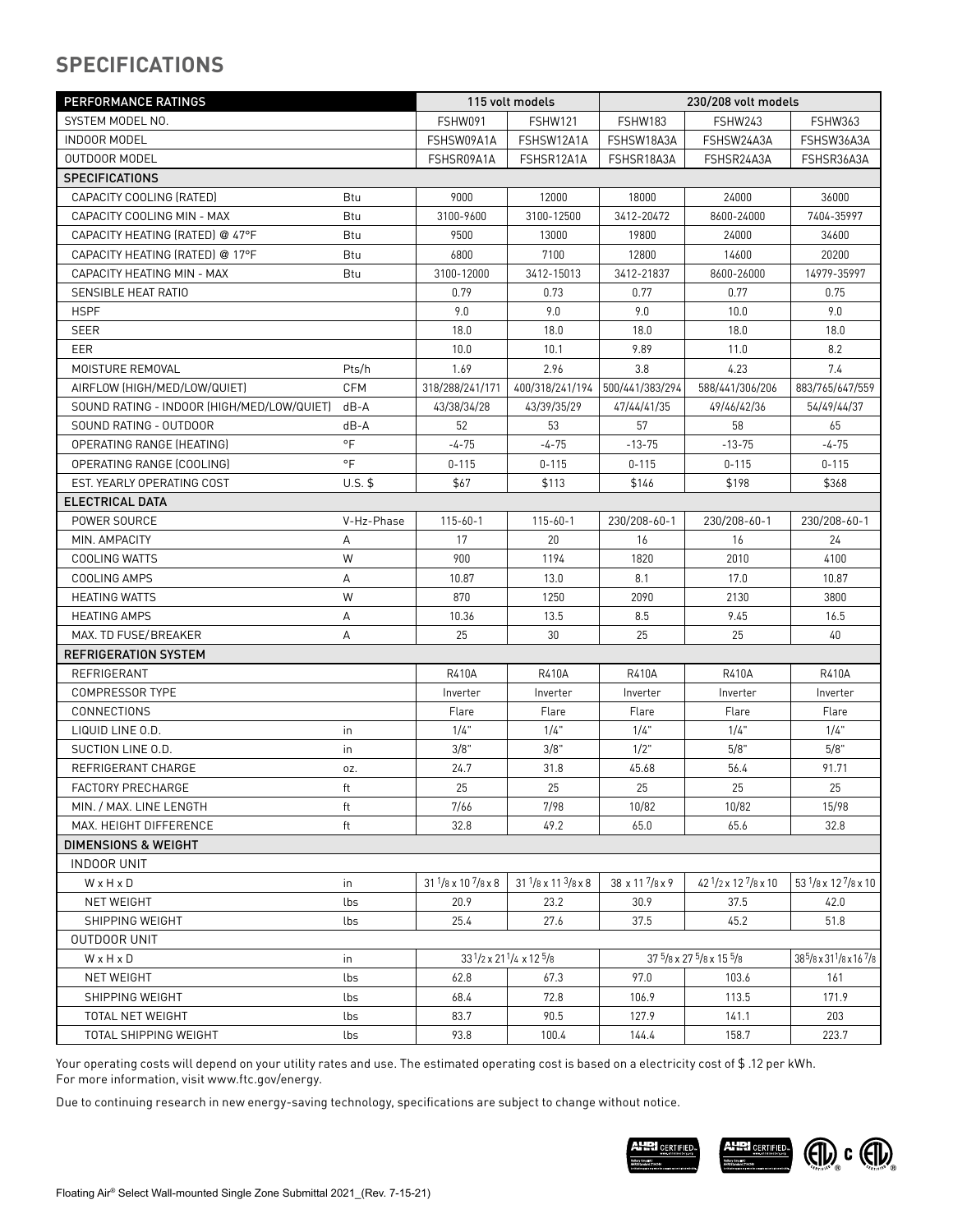

**INDOOR UNITS** / FSHSW12A1A



**INDOOR UNITS** / FSHSW18A3A

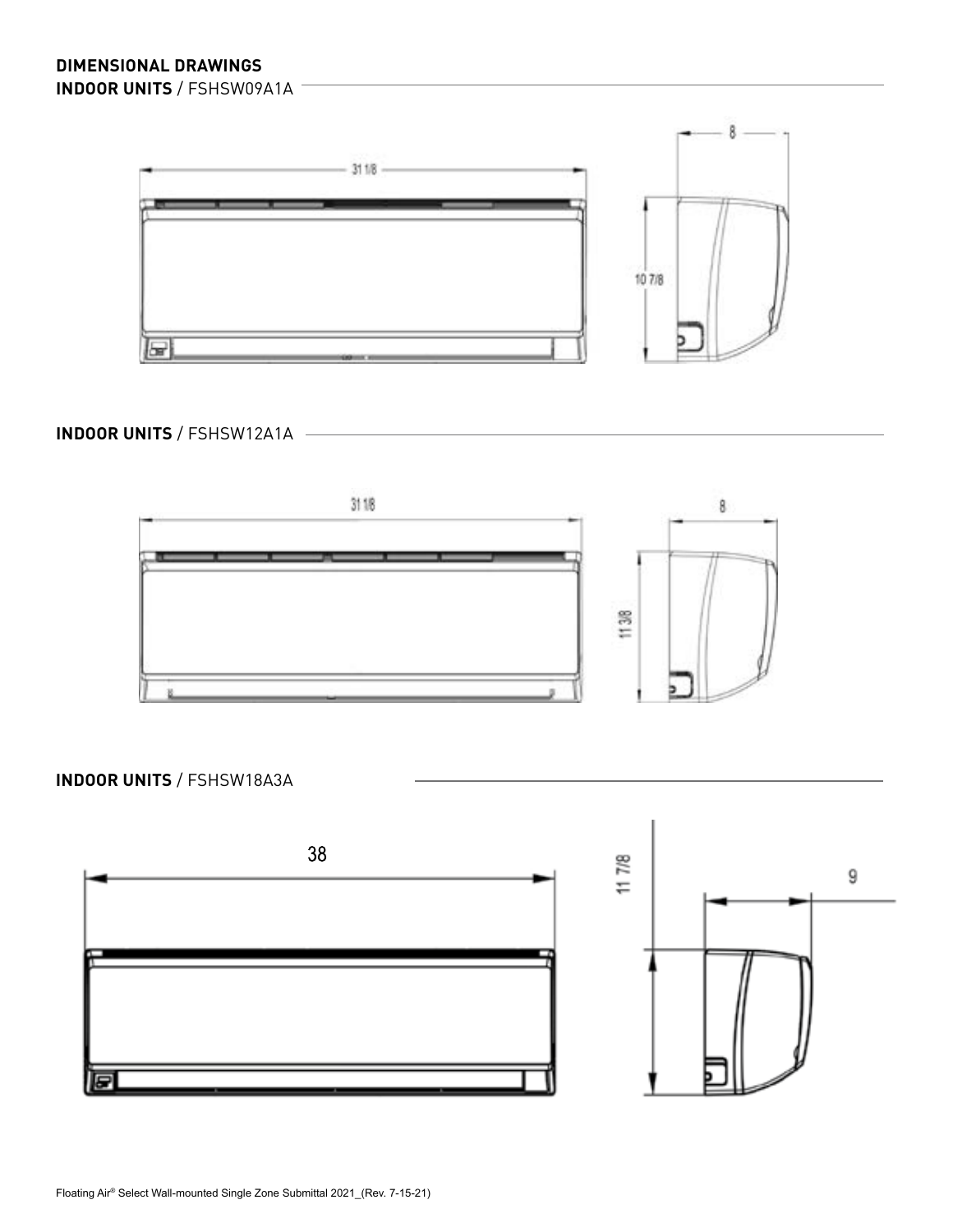



### **DIMENSIONAL DRAWINGS**

**INDOOR UNIT** / FSHSW36A3A

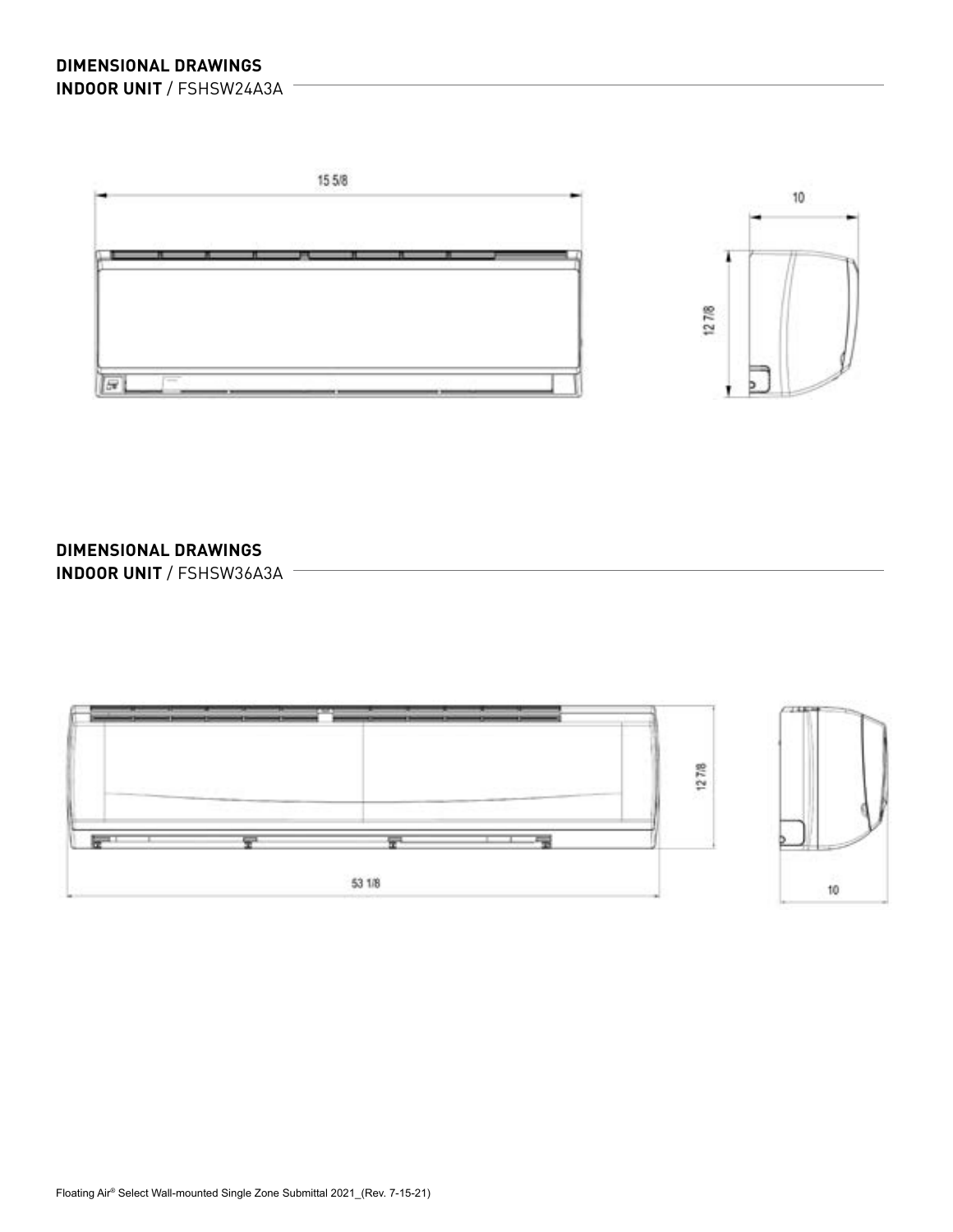



| Model                    | W     | Н     |       |
|--------------------------|-------|-------|-------|
| FSHSR09A1A<br>FSHSR12A1A | 333/8 | 241/4 | 125/8 |

ì

ţ

### **OUTDOOR UNITS** / FSHSR18A3A, FSHSR24A3A









| Model                    | W      |        |        |
|--------------------------|--------|--------|--------|
| FSHSR18A3A<br>FSHSR24A3A | 37 5/8 | 27 5/8 | 15 5/8 |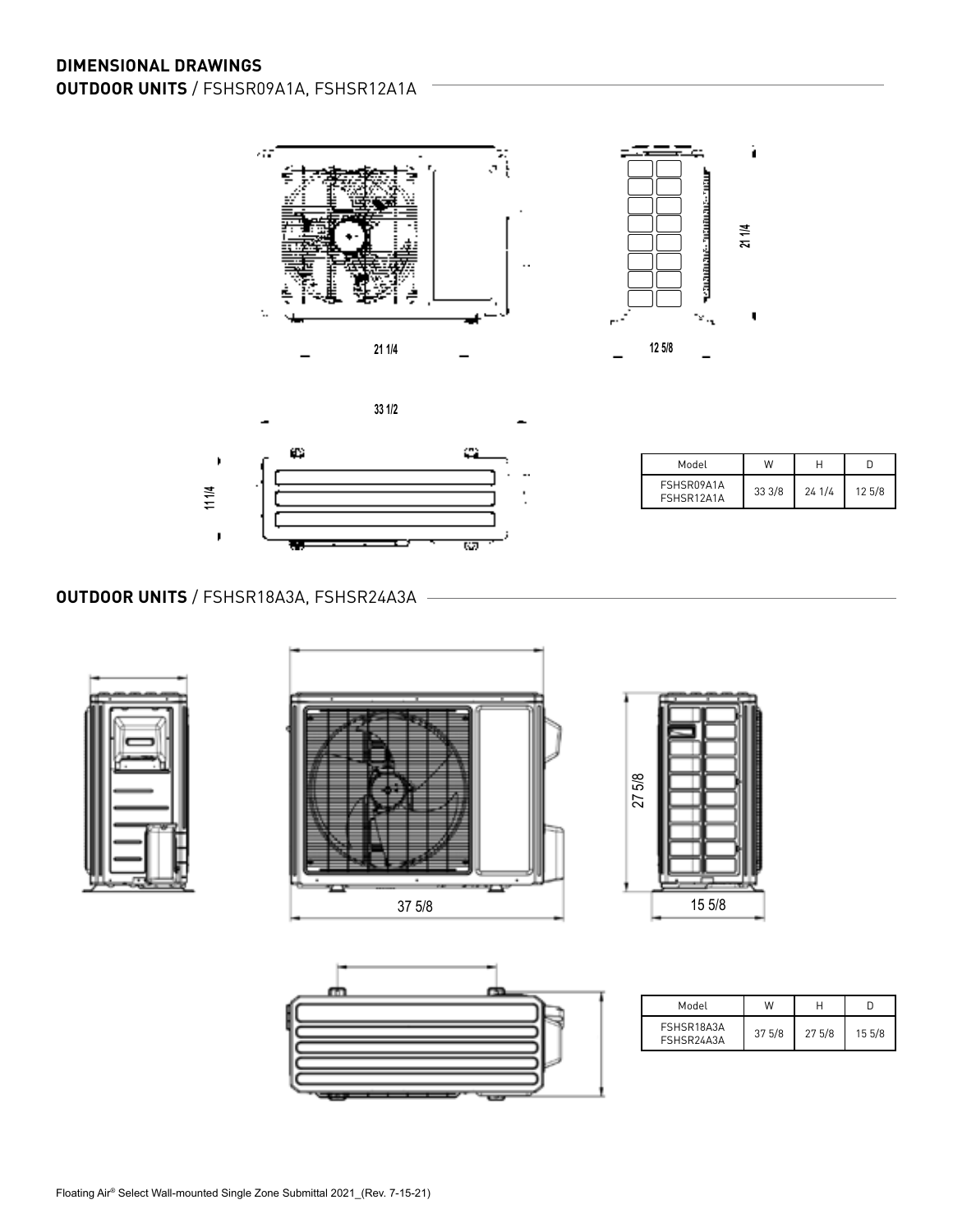### **DIMENSIONAL DRAWINGS OUTDOOR UNIT** / FSHSR36A3A





| Model      | w      |           |     |
|------------|--------|-----------|-----|
| FSHSR36A3A | 38 5/8 | 1/8<br>31 | 7/8 |